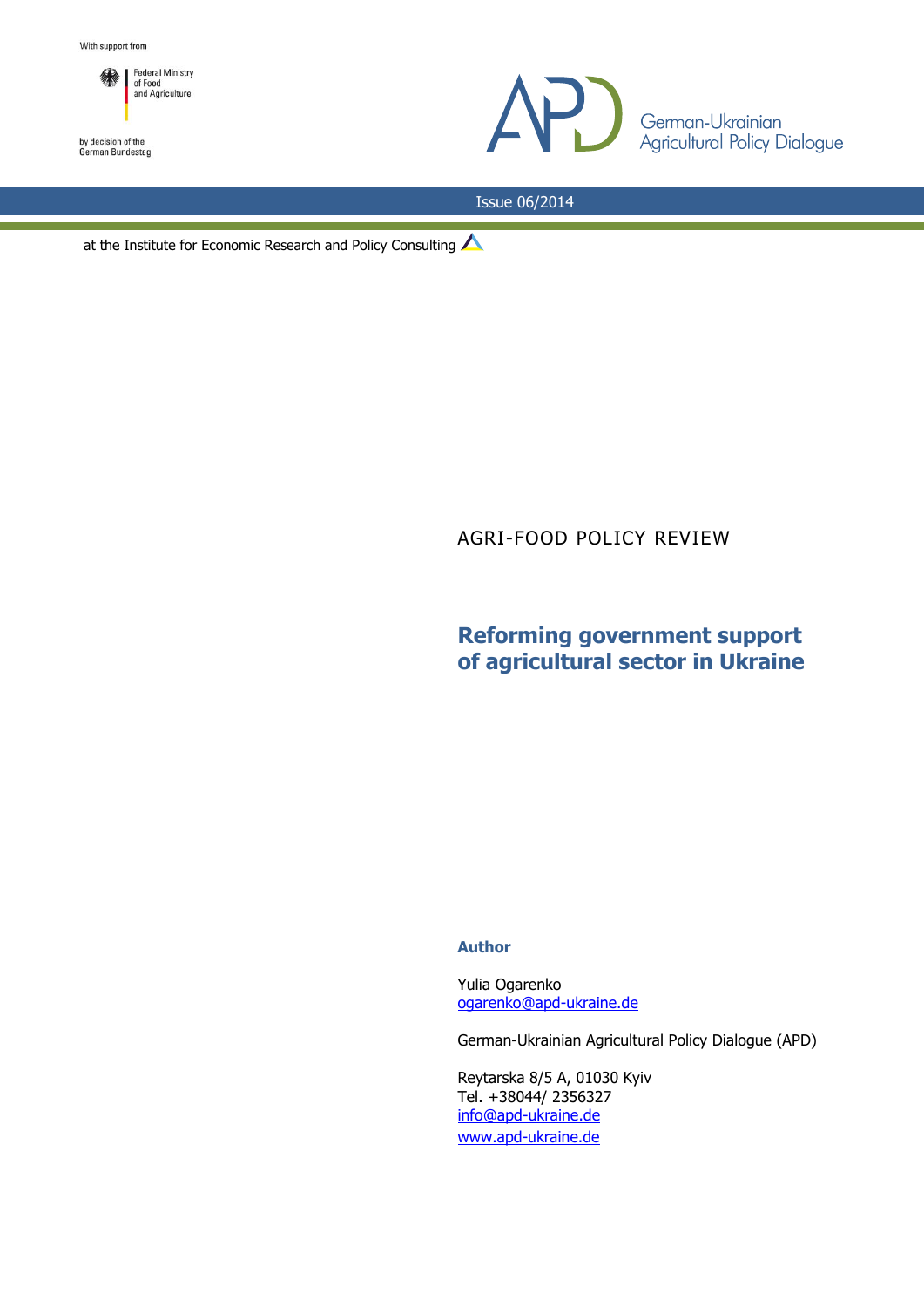**In the light of pressing need for budget sequestration, on the one hand, and poor effectiveness of government spending in agricultural sector, on the other hand, general approach to planning and allocation of state aid needs reconsideration. First of all, state aid should be better targeted to ensure the most effective use of limited resources. Secondly, allocation mechanisms should be more transparent so that all eligible agents have the same access to government funding. At the same time, there are attempts by the government to reform the preferential taxation regime. Although, this should be done very carefully, step by step, not to undermine competitiveness of Ukrainian enterprises at the international market.**

#### **Budget outlays**

Government support in agricultural sector includes both direct disbursements from the budget and other types of support such as market price support schemes and budget revenue foregone (e.g., different types of tax preferences).

German-Ukrainian Agricultural Policy Dialogue publishes annual reviews of the planned and executed budget outlays in agricultural sector (see AFPRs 1/12, 1/13, 1/14). The largest amount of government support, particularly, UAH 13 bn, was allocated to the agricultural sector in 2008. Since then the Government had to reduce its spending on the sector (to about UAH 9-10 bn) due to difficult economic situation and resultant budget austerity. In the last three years, considerable underfinancing of the planned agricultural budget was observed. In particular, the gap between planned and executed expenditures in agrisector was at 26% and 27% in 2011 and 2012, respectively. Last year the gap shortened to 21% but it is still quite large to ensure favourable investment climate in the sector. There is also a positive tendency of gradual restructuring of state support towards "growth-enhancing" measures, i.e., measures that do not distort trade or cause minimal distortion (e.g., agricultural research and training, environmental protection and regional development programs, etс.) on the expense of "growth-hampering" measures, which distort production and trade (production subsidies and market price support measures). In particular, total amount of production subsidies decreased by about 70% for the last 7 years and the share of "growth-enhancing" measures in the total agricultural budget increased from 55% in 2007 to 84% in 2013.

Agricultural budget for 2014 was initially planned at about UAH 8 bn, however, government expenditures in all sectors, including agriculture, had to be cut within a package of anti-crisis measures approved by the Government in March and in June. In particular, funding of measures in agrisector was cut by about 21% (to about UAH 6 bn). In comparison, state support in fuel and energy sector was shortened by 28%, other industrial sectors and construction - by 7%. However, outlays on transport sector were increased by 63%.

In relative terms, reduction of government spending in agricultural sector is comparable with underfinancing of planned budget outlays last year and should not have serious negative effects, if planned budget is used comprehensively and further cuts are avoided. Moreover, it should be noted that simplification of administrative procedures<sup>1</sup>, elimination of corruption and liberalisation of trade with the EU should help agricultural sector to overcome economic difficulties.

However, several subsectors might suffer more than others as funding of certain measures was reduced significantly or completely eliminated (e.g., measures on the control of pests and diseases of crops, state-funded agricultural exhibitions, development of the wholesale markets, selection in fisheries, reproduction of aquatic resources, etc.). About 42% (UAH 2.6 bn) of envisioned support to agricultural sector in 2014 was allocated as of  $1<sup>st</sup>$  of August.

## **Preferential taxation**

At the same time, preferential taxation (namely special VAT regime as well as the fixed agricultural tax- FAT) are much more important for agricultural business than direct transfers from the budget. This is the case because tax preferences provide significantly larger total amount of support and ensure equal accessibility to all eligible companies. According to the State Statistics Committee of

1

<sup>&</sup>lt;sup>1</sup>New Government has already taken important steps on the deregulation with approval of the Law which canceled 113 unnecessary permits and procedures.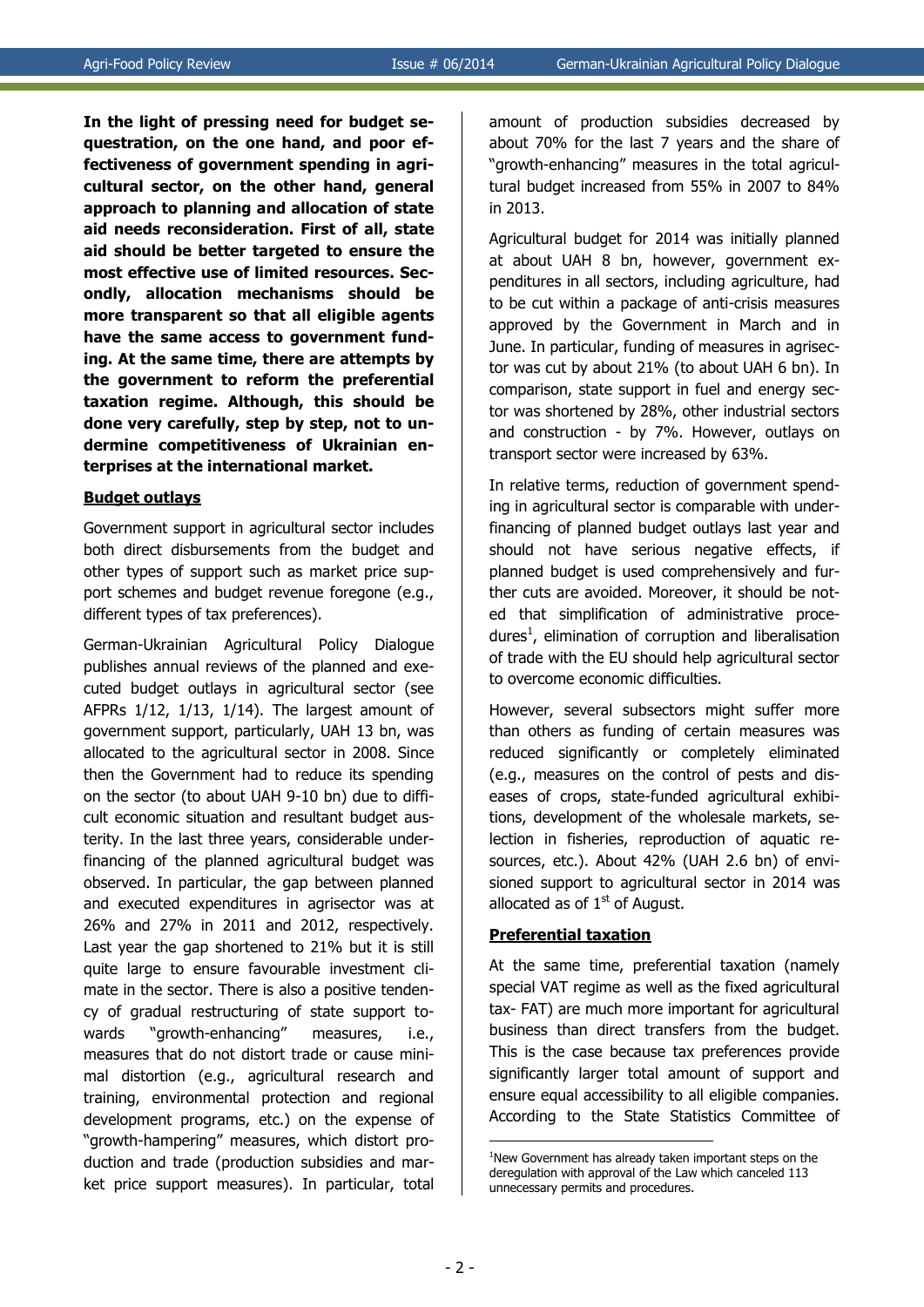Ukraine, total amount of tax preferences (both VAT and FAT) increased from UAH 1.5 bn in 2001 to UAH 18 bn in 2012<sup>2</sup>. Hence, any reform of the preferential taxation system with the aim to cut down benefits and to generate state income should be planned and undertaken very carefully, taking into an account the interests of different stakeholders and by that avoiding uncertainties for producers and traders. A first right step in this direction was undertaken in March 2014<sup>3</sup>. In particular, the base of the FAT was broadened resulting in FAT's increase on average from UAH 6 to UAH 19.2 per ha. Minimum land rent was also increased. Certain amendments of the current VAT regime for operations with grains and technical crops are expected to come into force in October, 2014<sup>4</sup> . However, Prime Minister reassured that preferential taxation will be preserved at least by the end of  $2014<sup>5</sup>$ .

## **Proper targeting of the state aid**

Proper targeting of limited government support is especially important in light of aggravating economic crisis due to continuous political instability. It is not likely that Ukrainian Government will be able to increase budget spending in the next 2-3 years. It is thus essential to develop key priorities and principles for the allocation of limited resources.

The Law #1877-15 "On the state support of the agricultural sector of Ukraine" defines the framework for public policy on various kinds of the state support, particularly, price support mechanisms, state mortgage purchases of grain, mechanisms for interest rates reduction and compensation of lease payments, subsidies for animal production. However, no guidelines are provided on the key priorities and principles of the state aid allocation, i.e., what sectors or measures should receive government funding and what enterprises should be eligible for this support. In this regards, the EU experience might be useful for Ukraine.

3 Law of Ukraine, № 4576, from March 27, 2014.

<u>.</u>

European Commission developed clear and comprehensive guidelines<sup>6</sup> for different types of allowed state aid in the agricultural sector considering the need for promotion of food quality improvement, preservation of environment and traditional heritage in the countryside. Key principles of the state aid measures include (1) compliances with general competition policy requirements, (2) coherence with the EU's common agricultural and rural development policies; (3) compatibility with the EU's international obligations. Another important requirement to any state aid measure or policy is that it should contribute to improvement in a particular economic sector or a region. Thus, support schemes which might benefit only particular recipient will not be considered as compatible with the EU guidelines. Moreover, several support measures (e.g., aid for producer groups, aid for land reparcelling, technical support in the agricultural sector, maintenance and improvement of the genetic quality of livestock) favour small and medium-sized enterprises (SMEs) compared to large ones as it is believed that the latter can finance these expenditures themselves.

Overall, there is a striking difference between the Law of Ukraine on the state support in agriculture described above and regulations of the European Commission. The former one is largely focused on market-distorting policies and measures, while the EU regulations are causing minimal negative effects on the EU agriculture and food markets.

# **Effectiveness and transparency of state aid allocation**

Another aspect is effectiveness and efficiency of spending. Accounting Chamber of Ukraine, which is responsible for control over the use of budget funds, conducted audits of state support programmes in 2012 and came to conclusion that desired targets were not fully achieved, particularly, social infrastructure continued to degrade, demographic crisis worsened and extinction of the villages continued. One of the key reasons of low

1

<sup>&</sup>lt;sup>2</sup> See AFPR#5/2013 for more details: http://apd-ukraine.de/wpcontent/uploads/2013/09/APD\_AFPR\_5\_2013\_ukr.pdf

<sup>&</sup>lt;sup>4</sup> See AFPR 04/14 for more detailed analysis of changes in taxation. http://apd-ukraine.de/uk/oglyad-agrarnoyi-politiki/ 5 http://apd-ukraine.de/uk/regierung-der-ukraine-willsteuernachlasse-fur-landwirte-beibehalten-23-03-2014/

<sup>6</sup> Principles of state aid allocation in the EU are described in the following legal documents: Community Guidelines for State Aid in the Agriculture and Forestry Sector 2007 to 2013 (2006/C 319/01); Agricultural Block Exemption Regulation ("ABER"); Specific forms for State aid in the agricultural sector contained in the Regulation on notification forms (PART III.12.A until PART III.12.T of Annex I of Regulation (EC) No 794/2004); Agricultural de minimis Regulation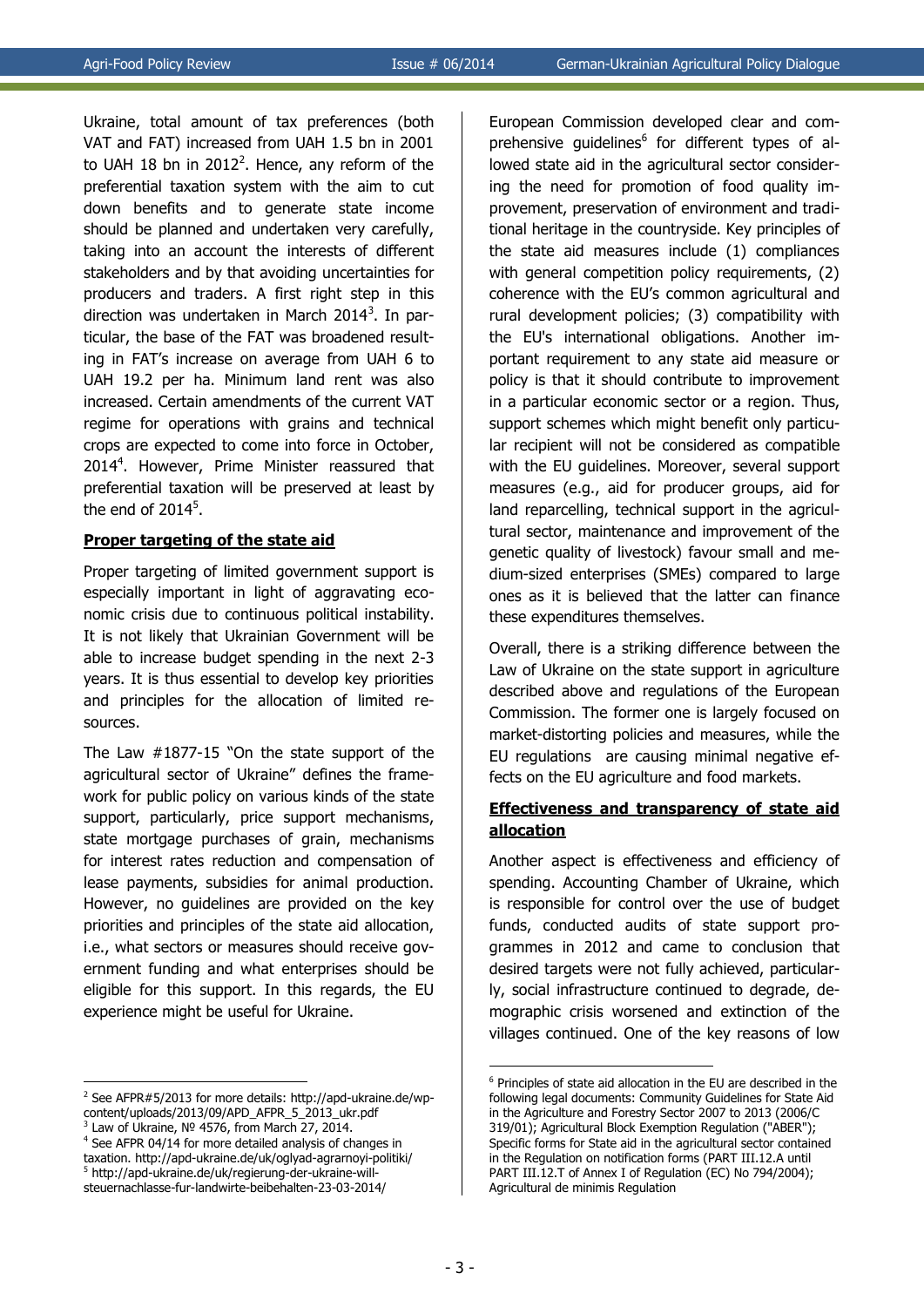effectiveness is chronic underfinancing of activities envisioned in the programmes. Rural development programme received 68.6% of planned funding (from 2008 to 2011) while technology policy programme was funded by 45.6% (from 2007-2011). Moreover, Accounting Chamber also noted the lack of coordination (in terms of implementation schedule, used resources, cooperation among responsible bodies, etc.) between these two programmes, despite common goals, which also undermined their effectiveness.

Intransparent and unequal allocation of state aid is often discussed during agricultural events, participants of which complain that budget support is allocated to a limited number of preferential producers. According to the APD study, farmers with lower heard size usually receive less support per head or kg of milk produced<sup>7</sup>. At the same time, farms with more than 300 cows, which produced about 56.2% of the total production volume, received about 64% of subsidies in 2005. Unfortunately, more recent estimates are unavailable but regular complains from businesses (about transparency of state support allocation) suggests that situation did not improve considerably since then.

#### **Competitiveness considerations**

As production subsidies in the long term act as a disincentive for effectiveness improvement (no incentives for producers to reduce costs), reforming of the state support should be done step by step, taking into an account overall conditions for doing business in Ukraine comparing to other countries. In this regards, a comparison of the amount of state support and accessibility of financial resources is provided below. However, additional factors (e.g., tax burden, cost of inputs, etc.) should be also considered to make a comprehensive assessment of competitiveness of agribusiness in Ukraine comparing to other countries. According to the OECD  $(2013)^8$ , estimate of pro-

1

ducer support (PSE)<sup>9</sup> in agricultural sector of Ukraine reached UAH 3.9 bn in 2012. The share of PSE transfers in gross farm receipts equalled 1%, which was one of the lowest<sup>10</sup> indicators among countries considered in the OECD study. In the EU and the OECD countries this indicator is at the level of about 19%. At the same time, total support estimate  $(TSE)^{11}$  in agricultural sector of Ukraine equalled to UAH 10 bn (0.74% of GDP) in 2012, which is nearly at the level of the EU average (0,73%) but lower than the OECD average (0,94%).

Moreover, access to financial resources is also very important for competitiveness of agribusiness at the international market. In the last three years (2010-2013) Ukrainian agricultural businesses were able to get loans at the interest rates from 15% to 20% (in UAH) and from 7% to 10% (in foreign currency)<sup>12</sup>, which is largely explained by undeveloped banking sector, inflation and insecure political situation. EU and the US credit resources are much cheaper and more accessible for agricultural companies there; average interest rate for agricultural project in the EU is  $5\%$ <sup>13</sup>. Hence, US and EU agricultural companies have another competitive advantage comparing to Ukrainian companies.

Considering that preferential taxation, particularly, FAT and special VAT regime, is the only effective instrument of state support in agricultural sector of Ukraine, the Government should first focus on improving overall policy framework, which will also

<sup>&</sup>lt;sup>7</sup> See Chapter 12 "The Determinants of Dairy Farming Competitiveness in Ukraine." for more details, available at [http://apd](http://apd-ukraine.de/wp-content/uploads/2012/12/18_book_2009_Agrarbook_IV_eng1.pdf)[ukraine.de/wp-](http://apd-ukraine.de/wp-content/uploads/2012/12/18_book_2009_Agrarbook_IV_eng1.pdf)

[con-](http://apd-ukraine.de/wp-content/uploads/2012/12/18_book_2009_Agrarbook_IV_eng1.pdf)

[tent/uploads/2012/12/18\\_book\\_2009\\_Agrarbook\\_IV\\_eng1.pdf](http://apd-ukraine.de/wp-content/uploads/2012/12/18_book_2009_Agrarbook_IV_eng1.pdf)

<sup>&</sup>lt;sup>8</sup> See OECD (2013),"Agricultural Policy Monitoring and Evaluation 2013 OECD Countries and Emerging Economies", available from: http://www.oecd.org/tad/agricultural-policies/monitoringand-evaluation.htm

<sup>1</sup> <sup>9</sup> Producers support estimate (PSE) - the annual monetary value of gross transfers from consumers and taxpayers to agricultural producers, measured at the farm gate level, arising from policy measures that support agriculture, regardless of their nature, objectives or impacts on farm production or income. Percentage PSE (%PSE) reflects PSE transfers as a share of gross farm receipts (including support in the denominator).

<sup>&</sup>lt;sup>10</sup> The lowest is the New Zealand.

 $11$  Total support estimate (TSE) - the annual monetary value of all gross transfers from taxpayers and consumers arising from policy measures that support agriculture, net of the associated budgetary receipts, regardless of their objectives and impacts on farm production and income, or consumption of farm products (OECD, 2013).

 $12$  See "Doing agribusiness in Ukraine – 2014" for more details. <sup>13</sup> Pietola, K., Myyrä, [S.,](http://www.ceps.be/author/sami-myyr%C3%A4) Heikkilä, [A.](http://www.ceps.be/author/anna-maija-heikkil%C3%A4) 2011. The Penetration of Financial Instability in

Agricultural Credit and Leveraging, available from: http://www.ceps.be/book/penetration-financial-instabilityagricultural-credit-and-leveraging